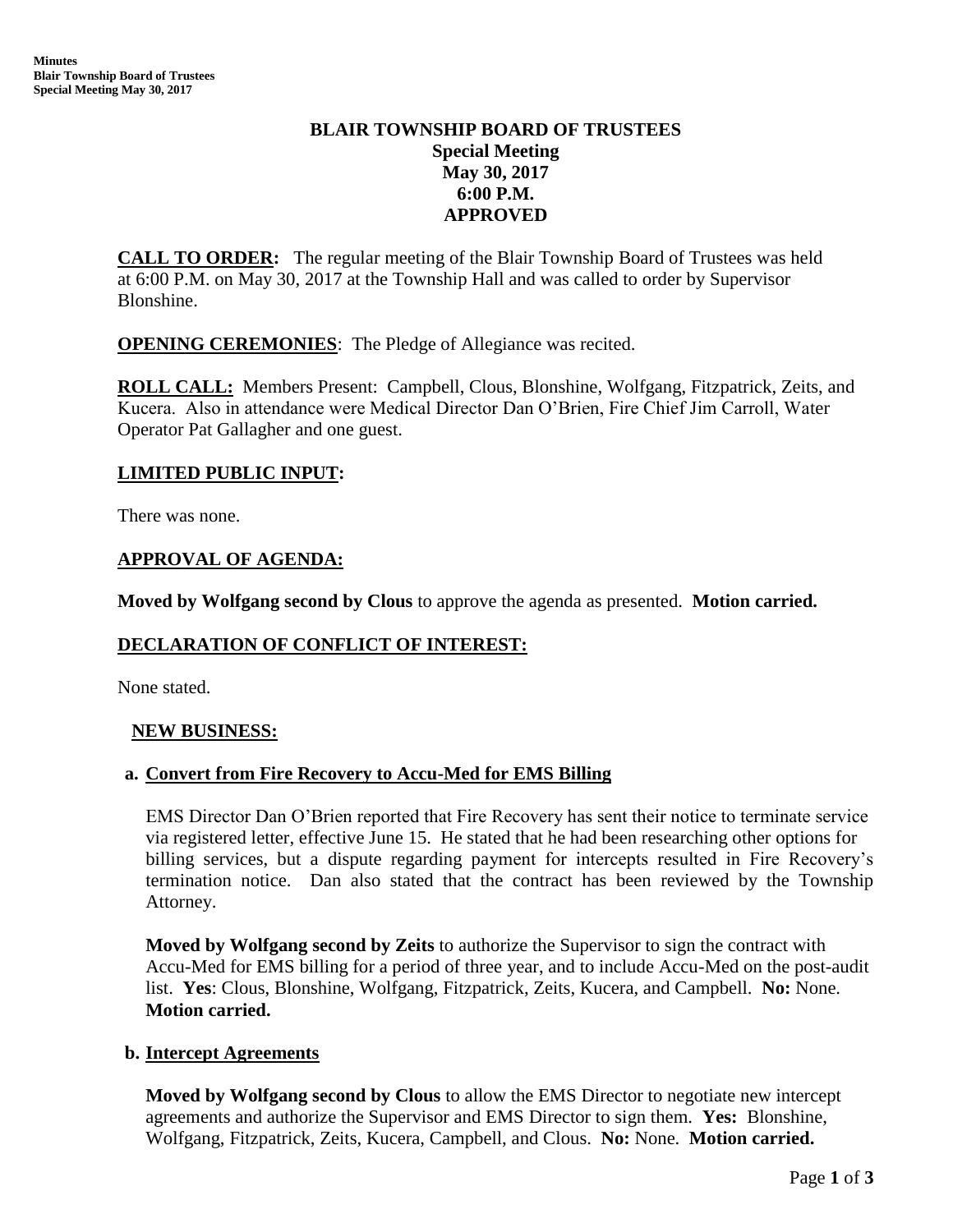## **c. Township Auditor/Conversion to BS & A**

The Clerk explained that because of the way her Quickbooks program was originally set up, there is some work that needs to be done prior to converting to BS  $\&$  A. She would like Tobin  $\&$ Co. to help with this because they know the history of how things have been done in the past and the Clerk is concerned with getting the new software set up correctly this time. The Department of Treasury also has a new Uniform Chart of Accounts that needs to be in place before the conversion and she would like Tobin  $&$  Co. to review her work on that. There was discussion regarding the Treasurer's opinion that it is illegal and unethical for Tobin  $\&$  Co. to be doing this work and performing the audit.

**Moved by Wolfgang second by Zeits** to hire Tobin & Co. to assist the Clerk with the conversion to BS & A software and the new Uniform Chart of Accounts, at an hourly rate to be determined by Tobin & Co. and the Township Supervisor, not to exceed \$3,000.00 total. **Yes:** Wolfgang, Fitzpatrick, Zeits, Kucera, Clous and Blonshine. **No:** Campbell. **Motion carried.**

**Moved by Wolfgang second by Clous** to hire Tobin & Co. to perform the FY 2016-2017 audit.

The Treasurer stated that if Tobin & Co. performs the audit, she will not participate or provide them with any information needed during the course of the audit. She was informed by the Clerk that legally she has to provide them with the information.

The Treasurer also accused the Clerk, numerous times, of lying to her regarding this item being on the agenda for this meeting

**Yes:** Fitzpatrick, Zeits, Kucera, Clous, Blonshine, and Wolfgang. **No:** Campbell. **Motion carried.**

## **d. Milfoil Special Assessment**

The Clerk explained that there is a large surplus of monies in the Milfoil Fund and legally the Township cannot keep more that 5% of the total special assessment. She stated that the Township Attorney recommended not collecting the assessment until which time the fund balance has been brought down to an acceptable level.

**Moved by Wolfgang second by Fitzpatrick** to not collect the Milfoil Special Assessment on the winter 2017 tax bill and inform affected residents via an insert with the winter tax bill. **Yes:** Kucera, Clous, Wolfgang, Blonshine, Campbell, Zeits, and Fitzpatrick**. No:** None**. Motion carried.**

# **e. Letter to Leelanau Redi Mix**

Supervisor Blonshine drafted a letter to Leelanau Redi Mix outlining the Township's concerns regarding their installation of a service line to a residence on May 8, 2017. The letter informed Leelanau Redi Mix that they will no longer be permitted to conduct any work on the Township's water and/or sewer systems.